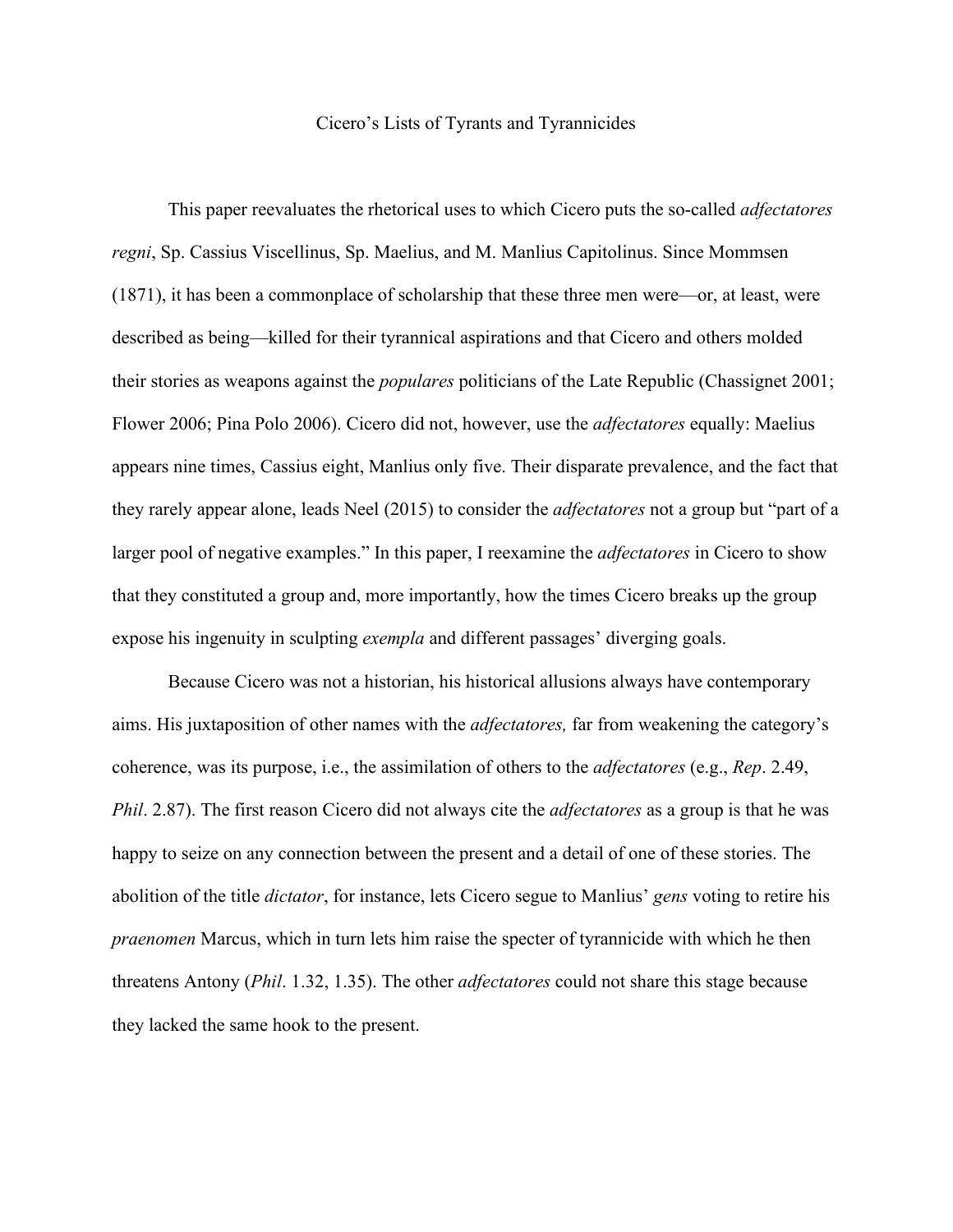The most salient divergence between the *adfectatores,* though, was their manner of death. While Cassius fell to his father or a treason charge (Dion. Hal. *Ant. Rom.* 8.68-80; Liv. 2.41) and Manlius was hurled from the Tarpeian Rock (Liv. 6.14-20), Maelius died at the hands of Servilius Ahala (Dion. Hal. *Ant. Rom.* 12.2.7-8, 12.4.2; Liv. 4.13-16). This makes Maelius the better precedent for righteous tyrannicide and explains his greater prominence, but we cannot simply read Livy and Dionysus of Halicarnassus' narratives into Cicero and assume the *exempla*  were stable, for Cicero changes details as needed to make them fit his needs. Sometimes his Ahala is Cincinnatus' *magister equitum* (*Cat.* 1.3-4, *Sen.* 56), but he can as easily be a private citizen to better resemble Milo in his trial for killing Clodius (*Mil*. 8, 72, 83).

That Ahala comes to rival Maelius' own importance points to the other reason for the *adfectatores*' disparate prevalence: different rhetorical goals called for different lists. Lists of slain malefactors could employ the *adfectatores* equally and assimilate them to contemporary or older villains (e.g., *Dom*. 101-02; Roller 2018), while lists of those who slew malefactors centered Maelius or, better still, Ahala, who appears ten times without the explicit inclusion of Maelius (e.g., *Cat.* 1.3-4, *Mil.* 8, 83). Ahala was also useful for a third sort of list, that of benefactors scorned. Here, Ahala might be combined with heroes like Camillus, recent figures like Opimius, or even, implicitly, Cicero himself (*Rep*. 1.6, *Sest.* 143, *Dom*. 86). That the *adfectatores regni* and Ahala appear in different groupings shows their malleability, which was much of why their *exempla* proved so useful.

## Bibliography

Chassignet, Martine. 2001. "La 'construction' des aspirants à la tyrannie: Sp. Cassius, Sp.

Maelius et Manlius Capitolinus." In *L' invention des grands hommes de la Rome antique =*